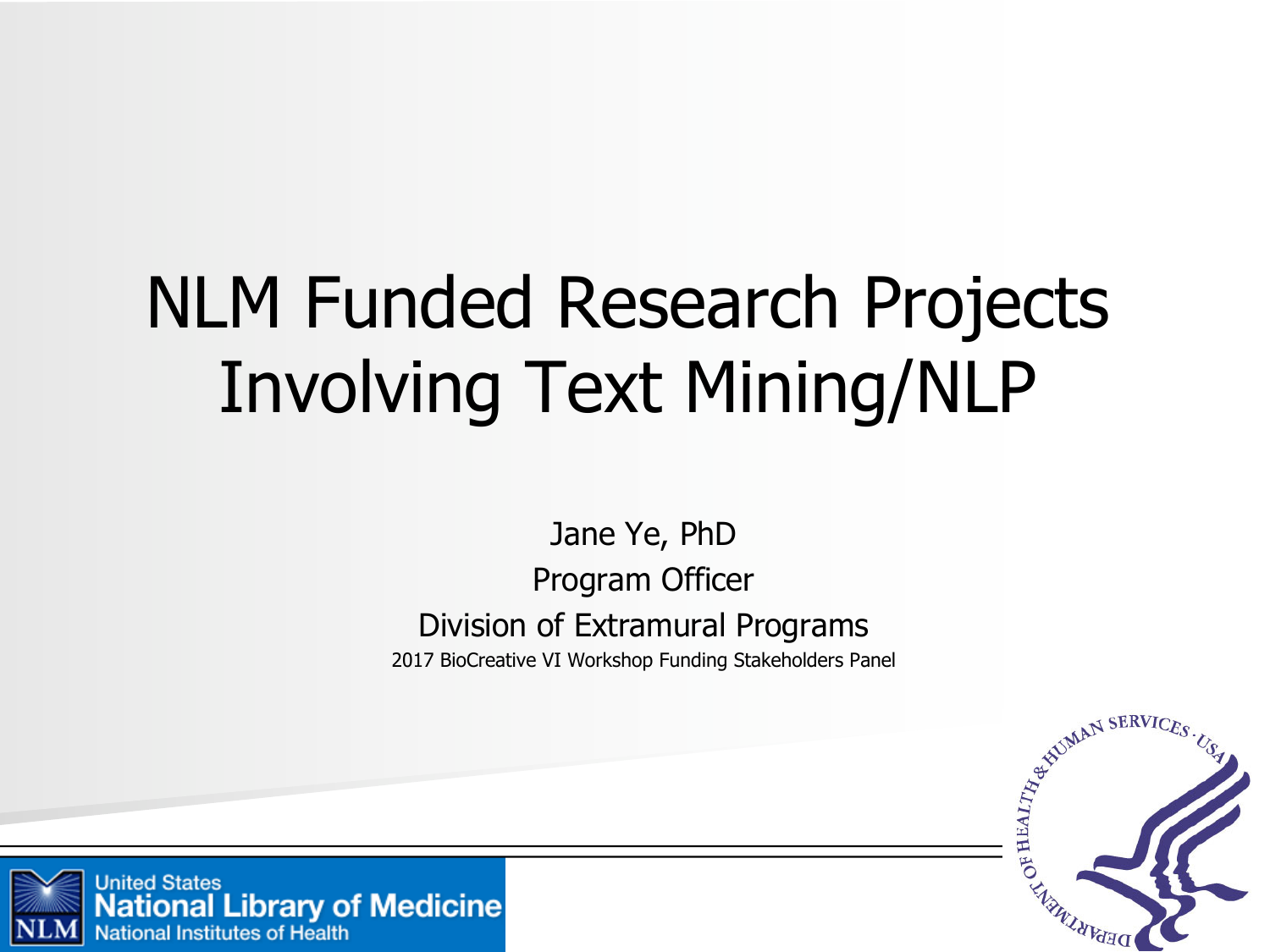## NLM Grant Programs in Biomedical Informatics and Data Science

Broad scope and interdisciplinary Application domains of health and biomedicine

Research areas

- Information & knowledge processing, including understanding, translation, summarization of natural language
- Integration of large data sets and/or heterogeneous data types to support discovery, learning and health care
- Advanced information retrieval, knowledge discovery
- Models of complex data, simulations, information visualization and presentation approaches
- Innovative approaches for ensuring accuracy, privacy and security of clinical and biomedical research data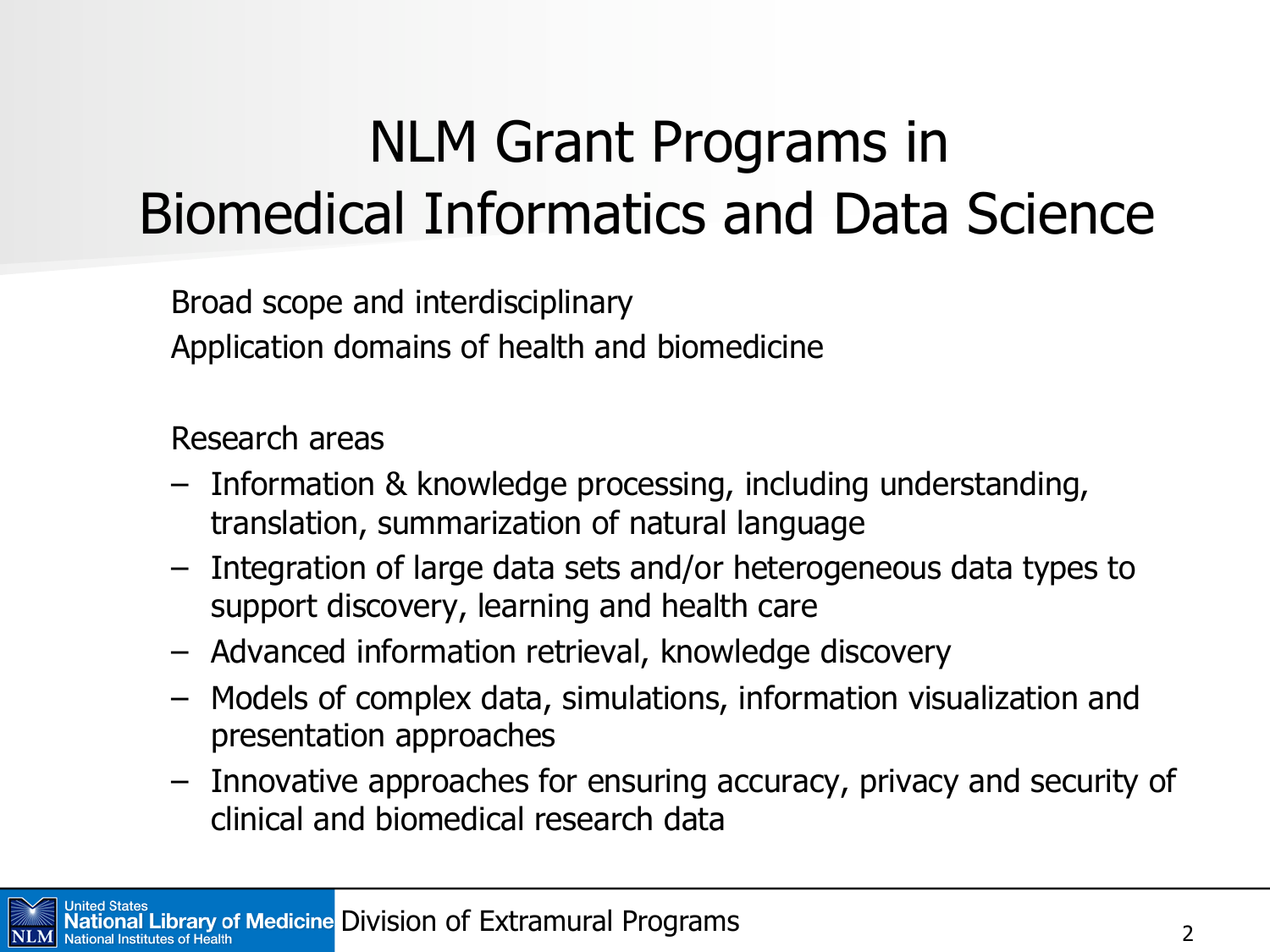## NLM Funded Grants 2010-2017 Involving Text Mining/NLP

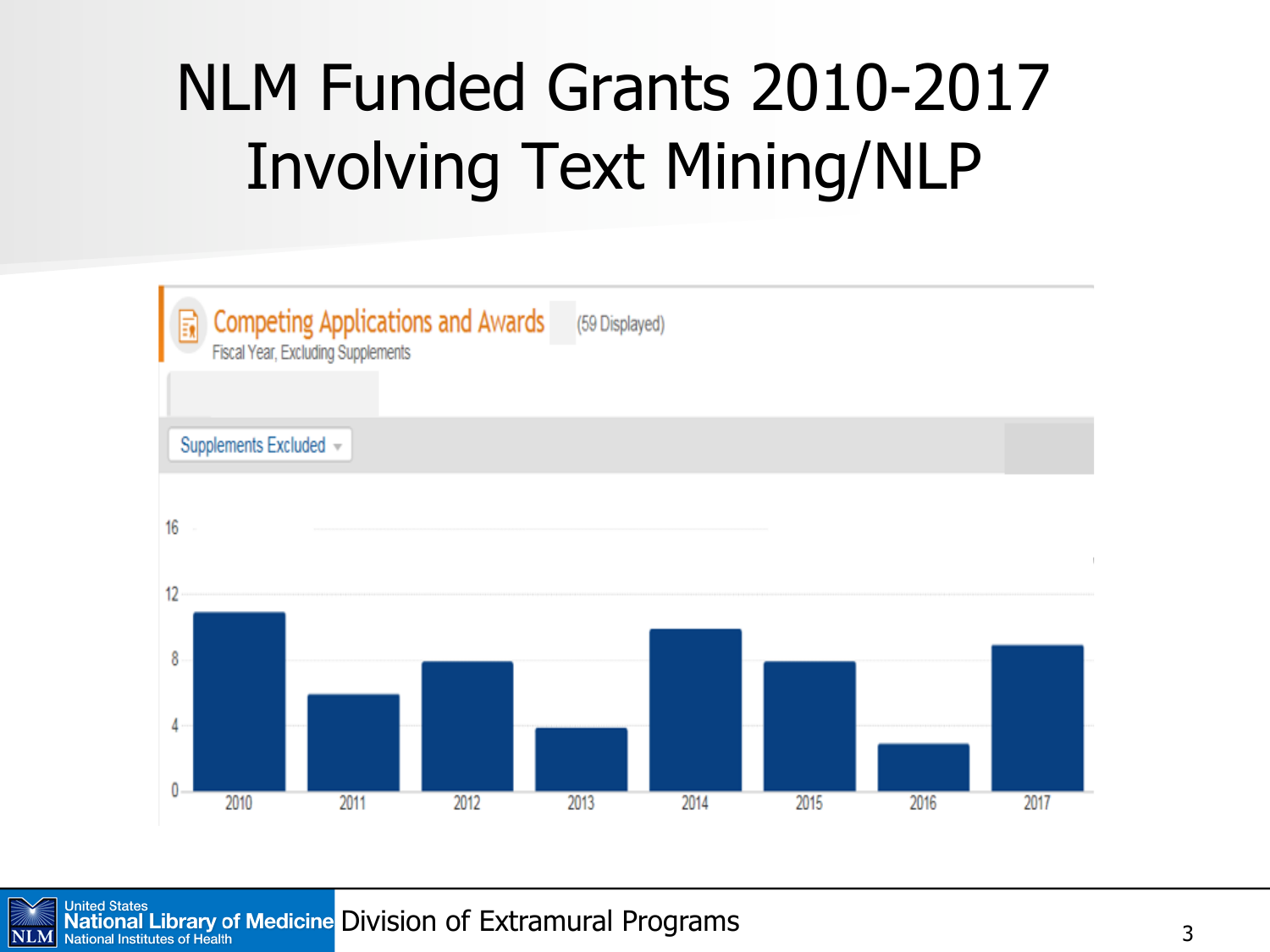# **Map Portfolio**



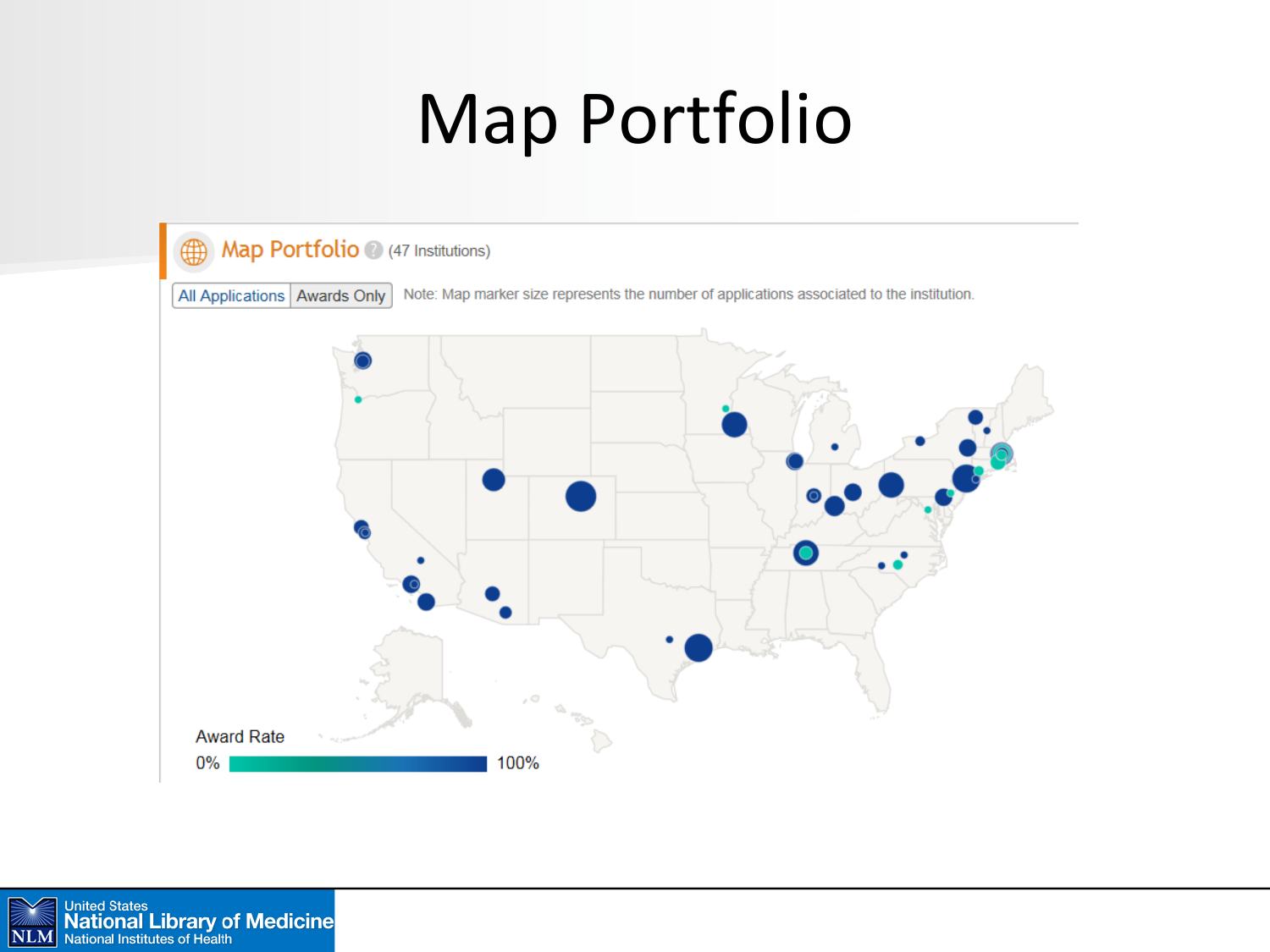# Application Areas of Grants involving Text Mining/NLP



**United States**<br>**National Library of Medicine** NLM National Institutes of Health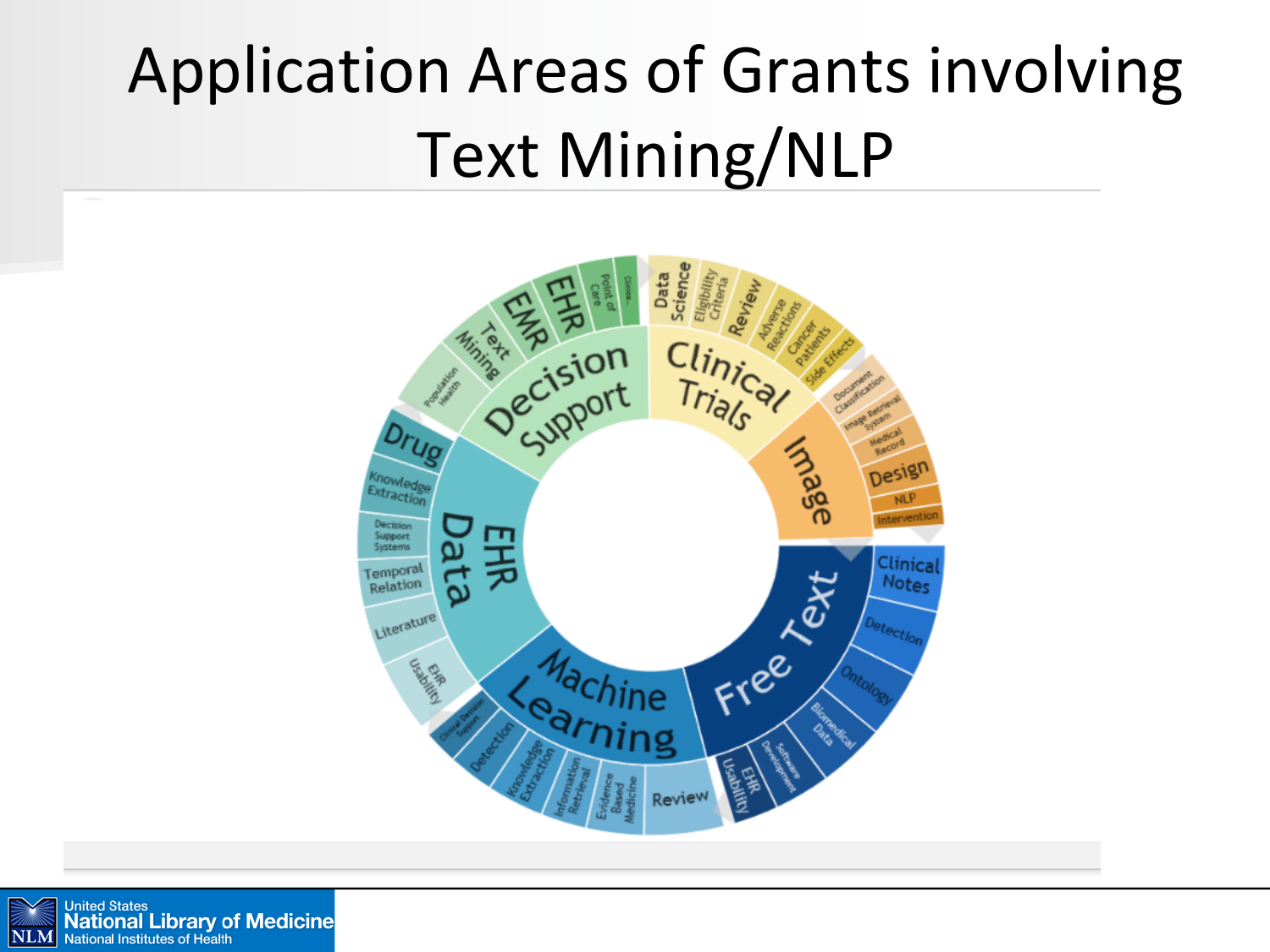## Example Grants Involving Text Mining/NLP in Clinical and Public Health Informatics

**Interactive Machine Learning Methods for Clinical Natural Language Processing** University of Texas Hlth Sci Ctr Houston

**Pharmacovigilance Methods: Leveraging Heterogeneous Adverse Drug Reaction Data** Columbia University Health Sciences

**Interactive Search and Review of Clinical Records with Multi-layered Semantic Annotation** University of Pittsburgh at Pittsburgh

**Temporal Relation Discovery for Clinical Text** Children's Hospital Corporation

**A Framework to Enhance Decision Support by Invoking NLP: Methods and Applications** Massachusetts General Hospital

**Bio Text NLP** University of Colorado Denver

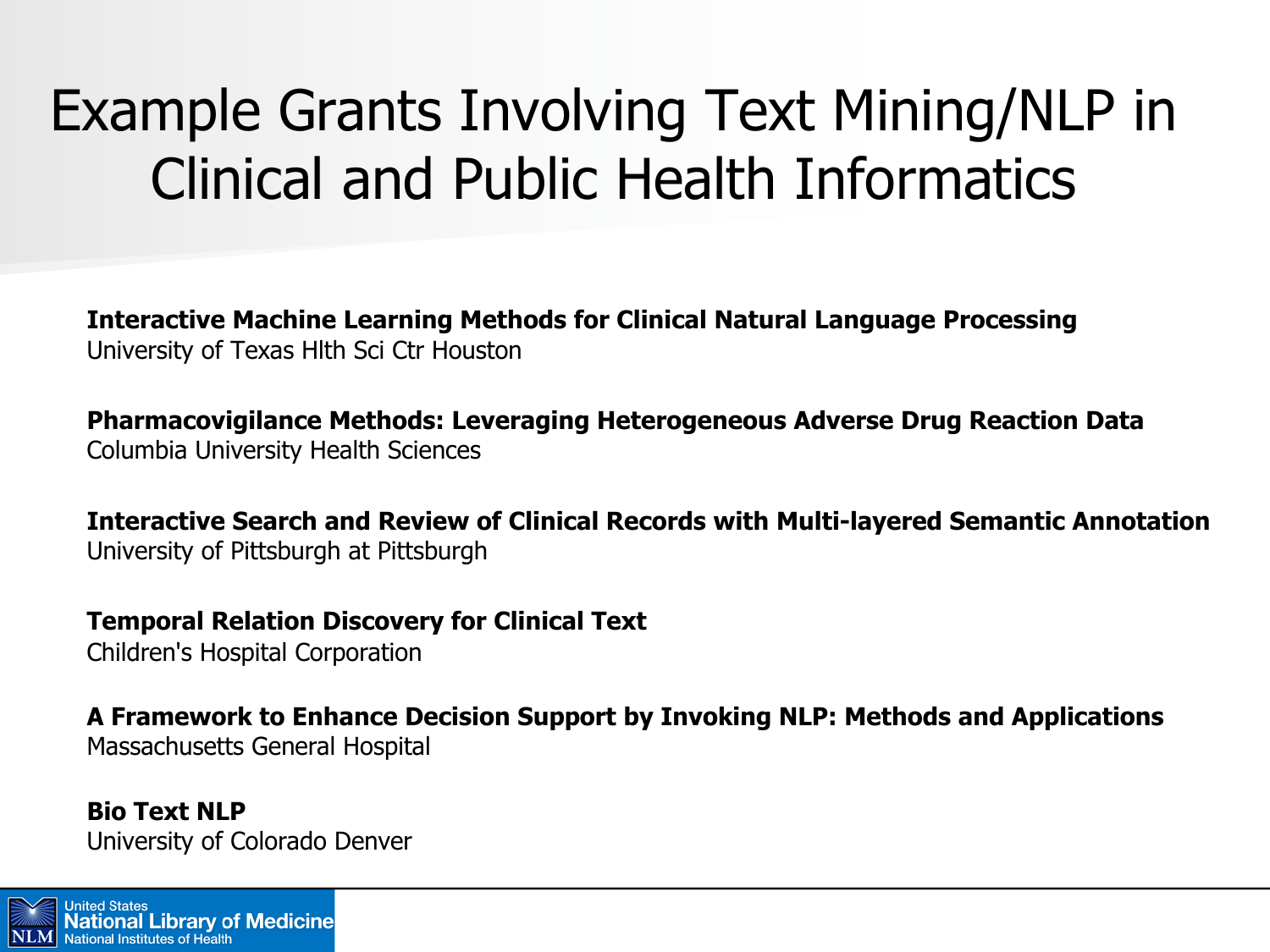## Example Grants Involving Text Mining/NLP in Bioinformatics and Translational Informatics

**Ontology-Driven Methods for Knowledge Acquisition and Knowledge Discovery** University of Pittsburgh at Pittsburgh

**Text Mining for High-Fidelity Curation and Discovery of Gene-Drug-Phenotype Relationships** Stanford University

**From GWAS to PHEWAS: Scanning the EMR Phenome for Gene-Disease Associations** Vanderbilt University Medical Center

**Evidence Extraction Systems for The Molecular Interaction Literature**  University of Southern California

**Heuristics to Evaluate Biomedical and Genomic Knowledge Bases for Validity**  Cold Spring Harbor Laboratory

**Developing and Applying Information Extraction Resources and Technology to Create** University of Colorado Denver

**Text Mining Pipeline to Accelerate Systematic Reviews in Evidence-Based Medicine** University of Illinois at Chicago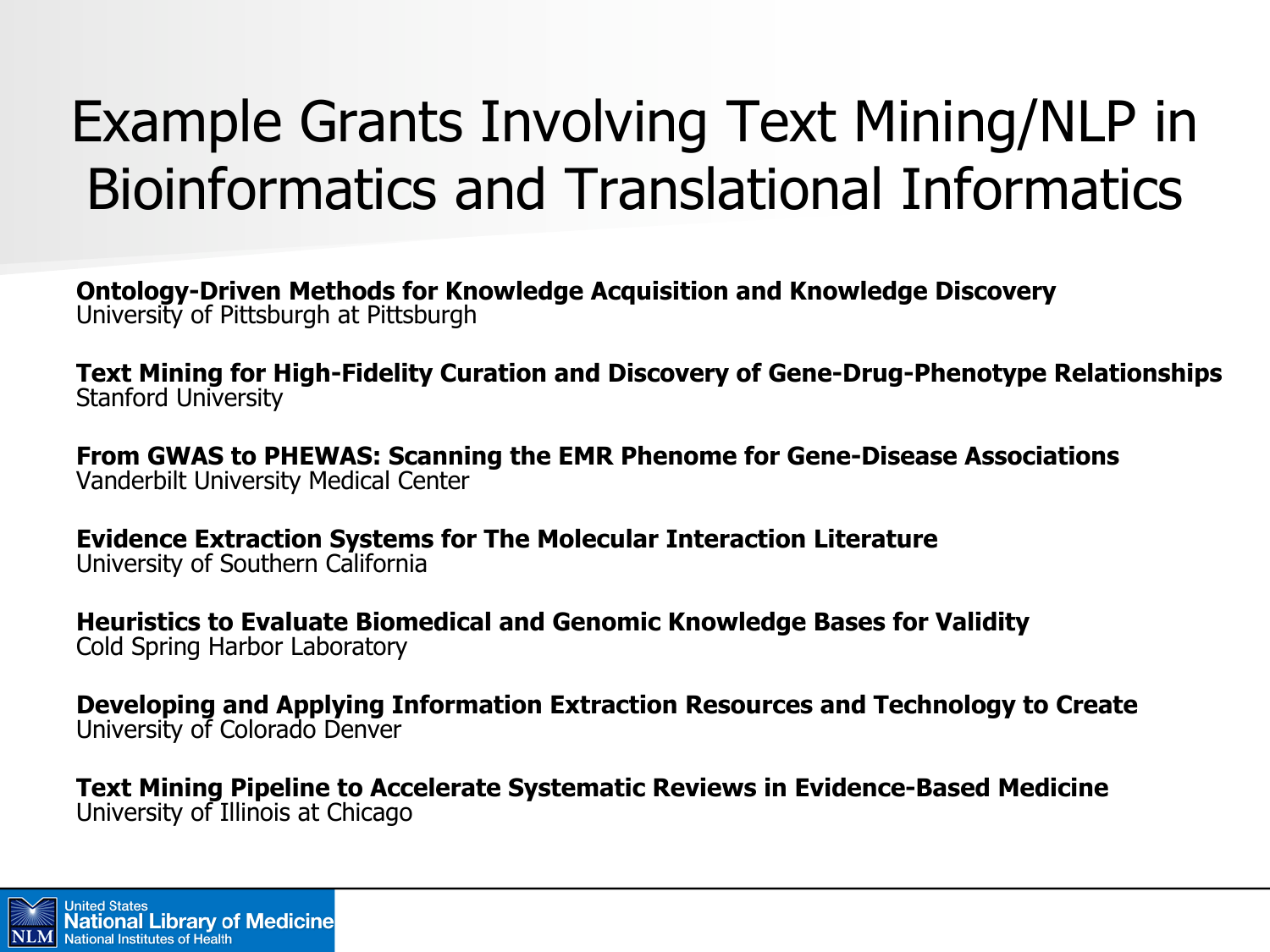### Example Grants Involving Text Mining/NLP in Consumer Health Informatics and Information Sciences

**Mining Social Network Postings for Mentions of Potential Adverse Drug Reactions** Arizona State University - Tempe Campus

**Evidence-Based Strategy and Tool to Simplify Text for Patients and Consumers**  University of Arizona

**Semi-Structured Information Retrieval in Clinical Text for Cohort Identification**  Mayo Clinic Rochester

**Evidence-based Drug-interaction Discovery: In-Vivo, In-Vitro and Clinical** Indiana Univ-Purdue Univ at Indianapolis

**From Syntactic Relations to Semantic Predications: Porting Open Information Extraction to Biomedicine** University of Kentucky

**Natural Language Question Understanding for Electronic Health Records** University of Texas Hlth Sci Ctr Houston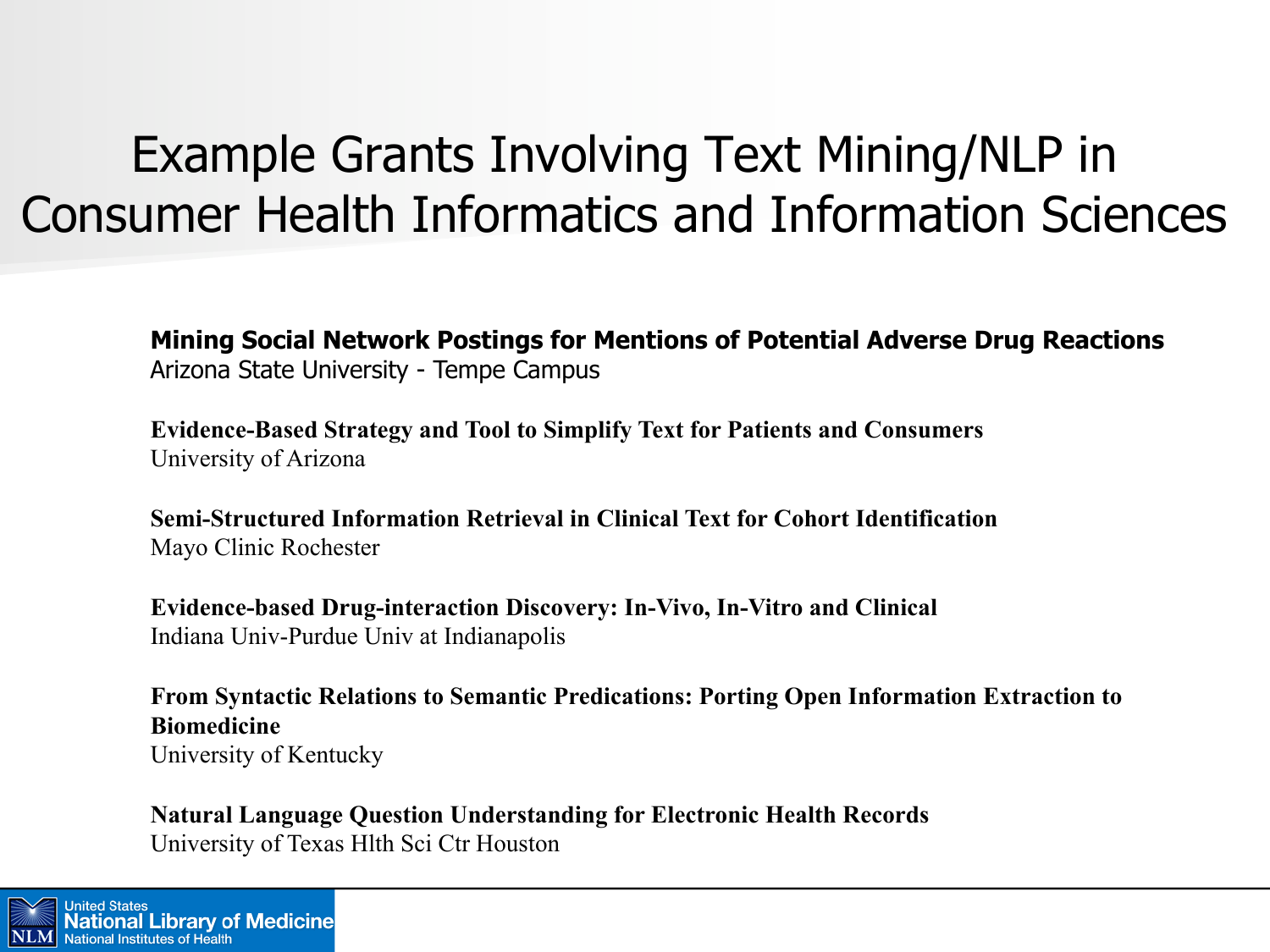BD2K Enhancing the Efficiency and Effectiveness of Digital Curation for Biomedical Big Data (U01) (RFA-LM-17-001)

#### **Crowd-Assisted Deep Learning Digital Curation to Translate Big Data into Precision Medicine**

University of California, San Francisco

#### **Unifying Templates, Ontologies, and Tools to Achieve Effective Annotation of Bioassay Protocols**

University of Miami School of Medicine

#### **Streamlined Capture and Curation of Unpublished Data**

California Institute of Technology